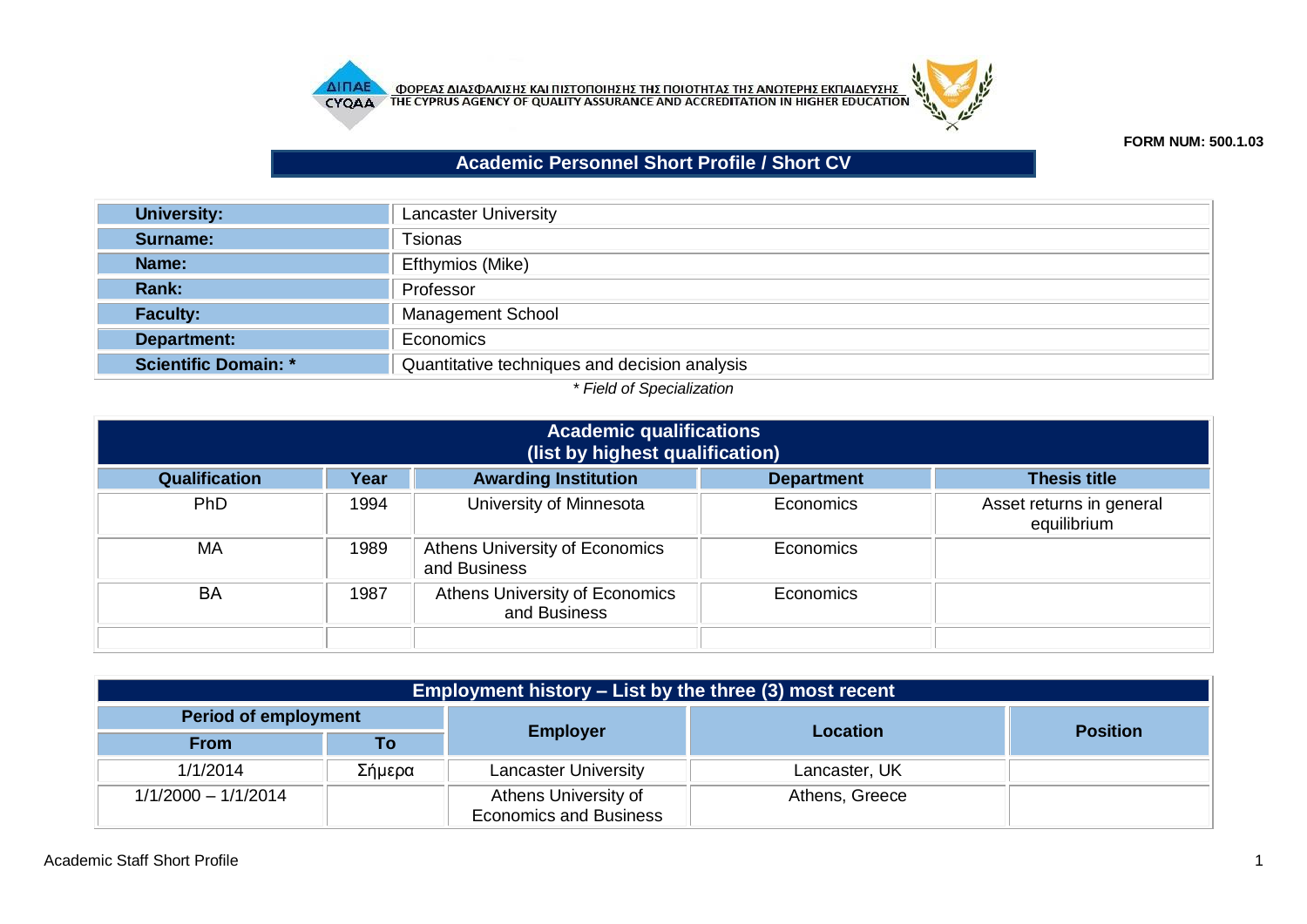| Key refereed journal papers, monographs, books, conference publications etc. List the five (5) more recent and other<br>five (5) selected - (max total 10) |      |                                                                                                                               |                         |                                                               |      |              |  |
|------------------------------------------------------------------------------------------------------------------------------------------------------------|------|-------------------------------------------------------------------------------------------------------------------------------|-------------------------|---------------------------------------------------------------|------|--------------|--|
| <b>Ref. Number</b>                                                                                                                                         | Year | <b>Title</b>                                                                                                                  | <b>Other authors</b>    | <b>Journal and</b><br><b>Publisher /</b><br><b>Conference</b> | Vol. | <b>Pages</b> |  |
| 1                                                                                                                                                          | 2020 | Sigma-Mu efficiency analysis                                                                                                  |                         | European Journal of<br>Operational<br>Research                |      |              |  |
| $\overline{2}$                                                                                                                                             | 2020 | On a model for environmental<br>performance and technology<br>gaps                                                            |                         | European Journal of<br>Operational<br>Research                |      |              |  |
| 3                                                                                                                                                          | 2020 | <b>Quantile Stochastic Frontiers</b>                                                                                          |                         | European Journal of<br>Operational<br>Research                |      |              |  |
| 4                                                                                                                                                          | 2019 | Importance Sampling from Posterior<br>Distributions Using Copula-like<br>Approximations                                       | P. Dellaportas          | Journal of<br>Econometrics                                    |      |              |  |
| 5                                                                                                                                                          | 2018 | Statistical inference in efficient<br>production with bad inputs and<br>outputs using latent prices and<br>optimal directions | S. Arkinson, D. Primont | Journal of<br>Econometrics                                    |      |              |  |
| 6                                                                                                                                                          | 2017 | When, where and how" of efficiency<br>estimation: Improved procedures for<br>stochastic frontier modelling                    |                         | Journal of the American<br>Statistical Association            |      |              |  |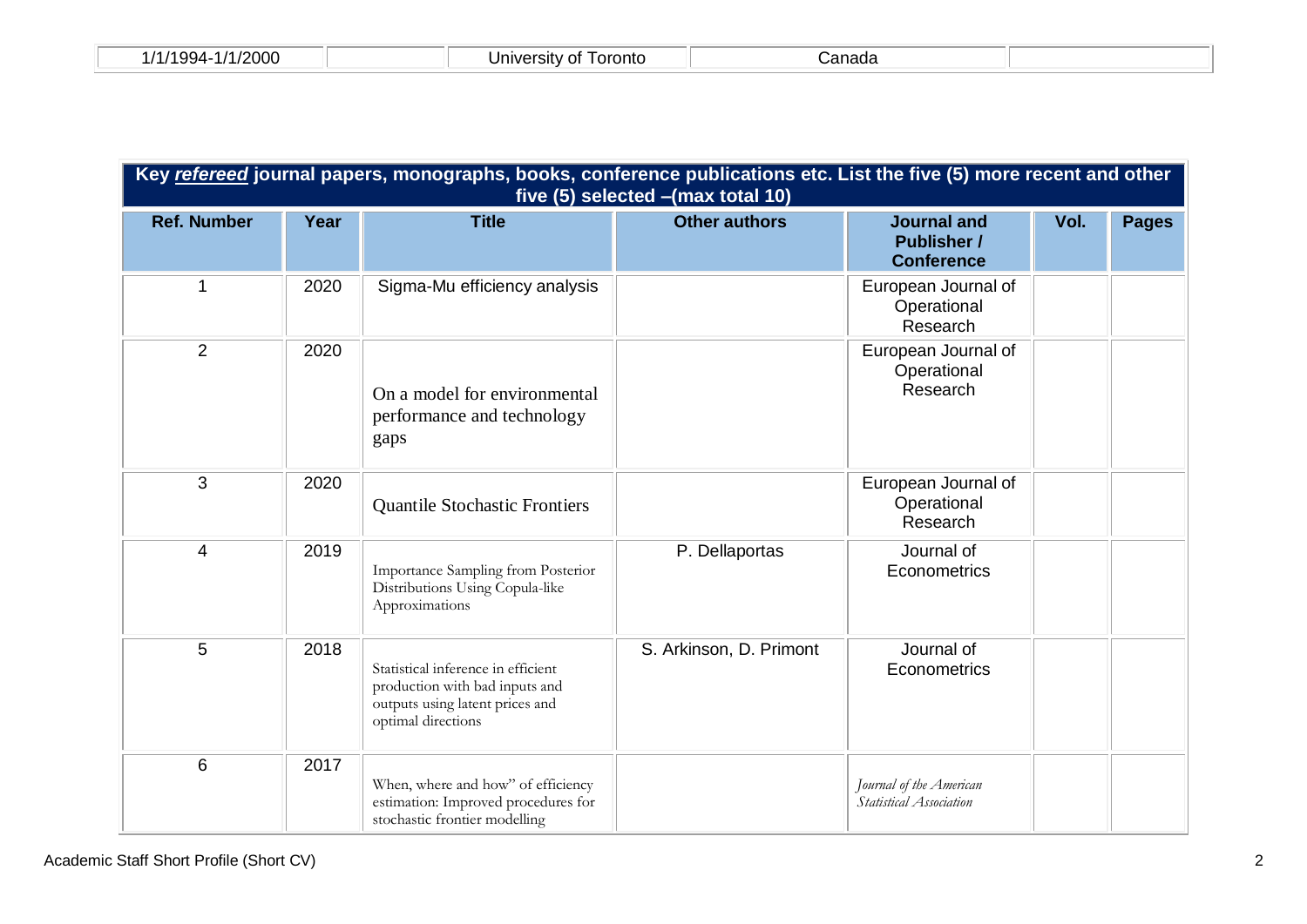| $\overline{7}$ | 2016 | Directional distance functions:<br>optimal endogenous Journal of<br>Econometrics directions                                                   | S. Atkinson | Journal of<br>Econometrics                     |  |
|----------------|------|-----------------------------------------------------------------------------------------------------------------------------------------------|-------------|------------------------------------------------|--|
| 8              | 2005 | Likelihood Evidence on the Asset<br>Returns Puzzle                                                                                            |             | Review of<br><b>Economic Studies</b>           |  |
| 9              | 2018 | Smooth Approximations to<br>Monotone Concave Functions in<br>Production Analysis: An Alternative<br>to Nonparametric Concave Least<br>Squares | M. Izzeldin | European Journal of<br>Operational<br>Research |  |
| 10             | 2019 | Transition and limiting distributions<br>when covariates are available                                                                        |             | <b>Economics Letters</b>                       |  |

|                    | Exhibitions (where applicable). List the five (5) more recent and other five (5) selected.<br>(max total 10) |              |                              |           |                           |
|--------------------|--------------------------------------------------------------------------------------------------------------|--------------|------------------------------|-----------|---------------------------|
| <b>Ref. Number</b> | <b>Date</b>                                                                                                  | <b>Topic</b> | <b>International / Local</b> | Location* | <b>Role in Exhibition</b> |
|                    |                                                                                                              |              |                              |           |                           |
| ◠                  |                                                                                                              |              |                              |           |                           |
| 3                  |                                                                                                              |              |                              |           |                           |
| 4                  |                                                                                                              |              |                              |           |                           |
| 5                  |                                                                                                              |              |                              |           |                           |
| 6                  |                                                                                                              |              |                              |           |                           |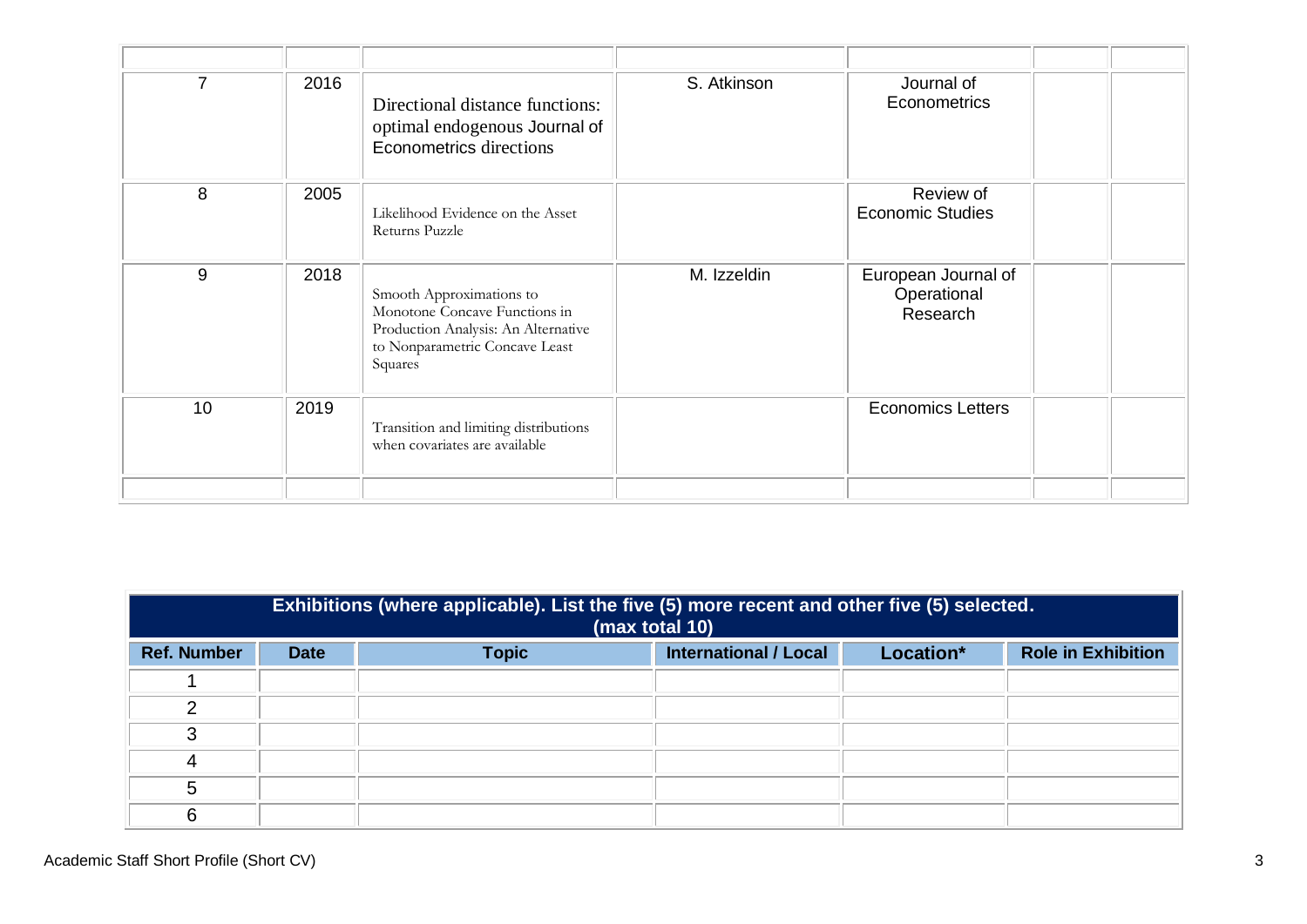\**Specify venue, geographic location etc*

| Research Projects. List the five (5) more recent and other five (5) selected<br>(max total 10) |             |              |                  |                      |  |  |
|------------------------------------------------------------------------------------------------|-------------|--------------|------------------|----------------------|--|--|
| Ref.<br><b>Number</b>                                                                          | <b>Date</b> | <b>Title</b> | <b>Funded by</b> | <b>Project Role*</b> |  |  |
|                                                                                                |             |              |                  |                      |  |  |
| 2                                                                                              |             |              |                  |                      |  |  |
| 3                                                                                              |             |              |                  |                      |  |  |
| $\overline{4}$                                                                                 |             |              |                  |                      |  |  |
| 5                                                                                              |             |              |                  |                      |  |  |
| 6                                                                                              |             |              |                  |                      |  |  |
| 7                                                                                              |             |              |                  |                      |  |  |
| 8                                                                                              |             |              |                  |                      |  |  |
| 9                                                                                              |             |              |                  |                      |  |  |
| 10                                                                                             |             |              |                  |                      |  |  |

*\*Project Role: i.e. Scientific/Project Coordinator, Research Team Member, Researcher, Assistant Researcher, other*

| <b>Consulting Services and/or Participation in Councils / Boards/ Editorial Committees.</b><br>List the five (5) more recent |               |                                   |                                     |                           |
|------------------------------------------------------------------------------------------------------------------------------|---------------|-----------------------------------|-------------------------------------|---------------------------|
| <b>Ref. Number</b>                                                                                                           | <b>Period</b> | <b>Organization</b>               | <b>Title of Position or Service</b> | <b>Key Activities</b>     |
|                                                                                                                              | 2015-2020     | <b>Hellenic Fiscal</b><br>Council | Member of Board                     | Research & Administration |
|                                                                                                                              |               |                                   |                                     |                           |
|                                                                                                                              |               |                                   |                                     |                           |
|                                                                                                                              |               |                                   |                                     |                           |